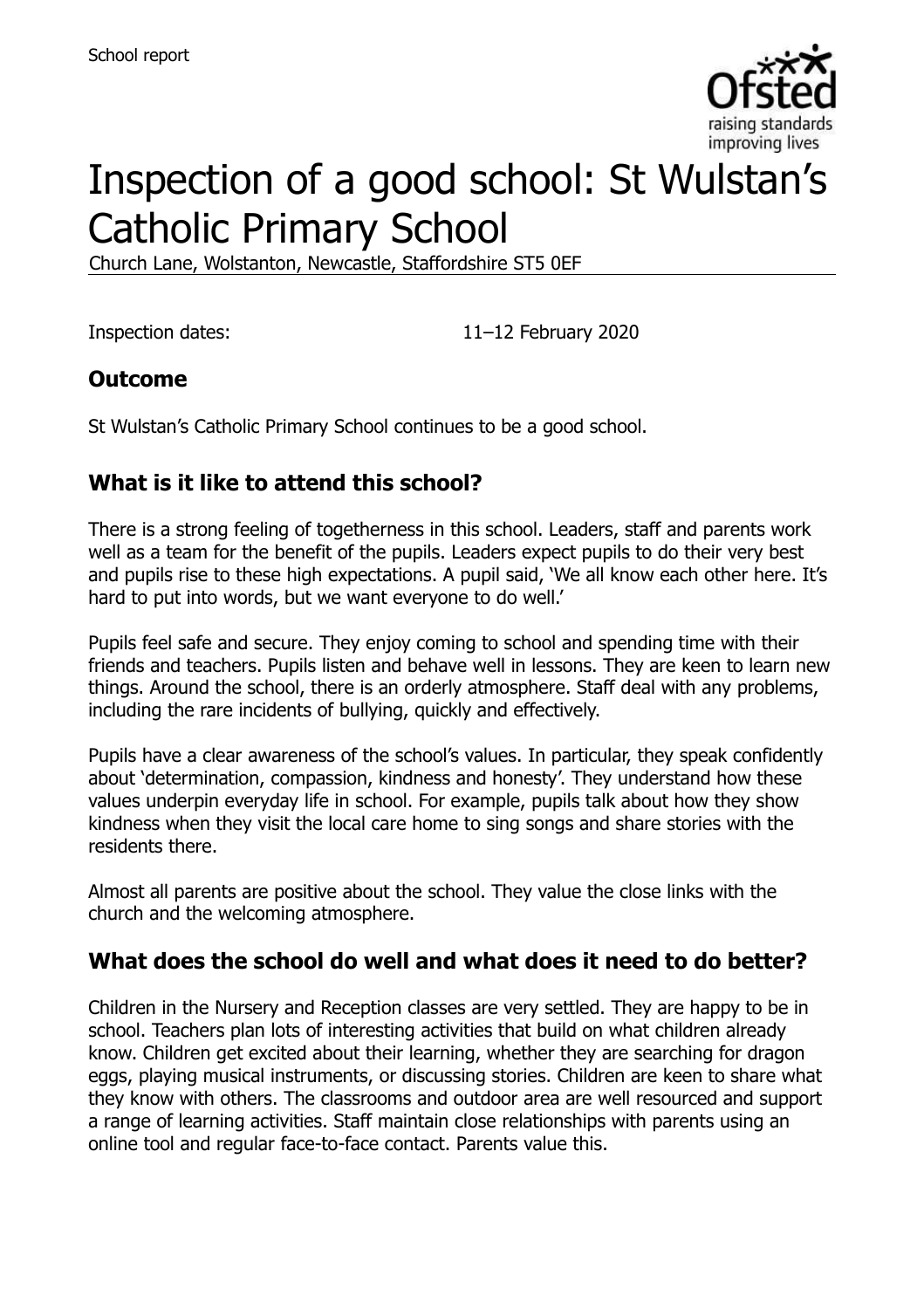

In nearly all subjects, including English and mathematics, leaders have mapped out the curriculum so that teachers are clear about what to teach and when to teach it. Lessons build on previous learning and prepare pupils for future learning. As a result, in most subjects, pupils' knowledge and skills develop well over time. Standards achieved in national tests in reading and mathematics are above the national averages. Pupils who are disadvantaged also do very well.

Teachers have good subject knowledge in most subjects. Where appropriate, they use this to plan work that makes links between different curriculum areas. For example, pupils use the knowledge they learn in history to help them compose pieces of writing in English. Teachers and teaching assistants use questioning skilfully to explore and deepen pupils' understanding and knowledge.

The computing curriculum is not as well developed. Staff do not have good subject knowledge in some areas of computing. Consequently, there are gaps in pupils' knowledge and skills.

In most cases, teachers take pupils' abilities into account when planning work and activities. In these instances, work is closely matched to pupils' needs. Pupils with special educational needs and/or disabilities (SEND) are fully included in lessons. Staff provide appropriate support for these pupils. Pupils with SEND achieve well. However, in English, the most able pupils are not being routinely challenged in their writing tasks. This limits their learning.

Reading has a high priority across the school. Teachers plan English topics around highquality texts. They are working hard to nurture a love of reading with some success. Staff teach phonics well across the early years and in Years 1 and 2. Pupils read fluently from an early age and this helps them to learn in other subjects. The percentage of pupils achieving the expected standard in the phonics check is above the national average.

Pupils value the wide range of trips, after-school clubs and special events that staff organise. For example, pupils visited mock trenches from the First World War. These activities help to bring learning to life. Pupils enjoy the work that they do in the local community, such as the 'litter pick' organised by the eco-council.

Leaders and those responsible for governance are aware of the school's strengths and areas for improvement. They are supported by staff to improve the school continually. Leaders give teachers time to embed their training. Teachers value this. They say that this helps them to become better teachers. Teachers say that leaders are very considerate of their well-being. A teacher said, 'The school is a place where everyone is respected and valued.'

# **Safeguarding**

The arrangements for safeguarding are effective.

Keeping pupils safe is the school's top priority. It is a responsibility that all staff share. Staff, including safeguarding leads, are well trained and receive suitable, regular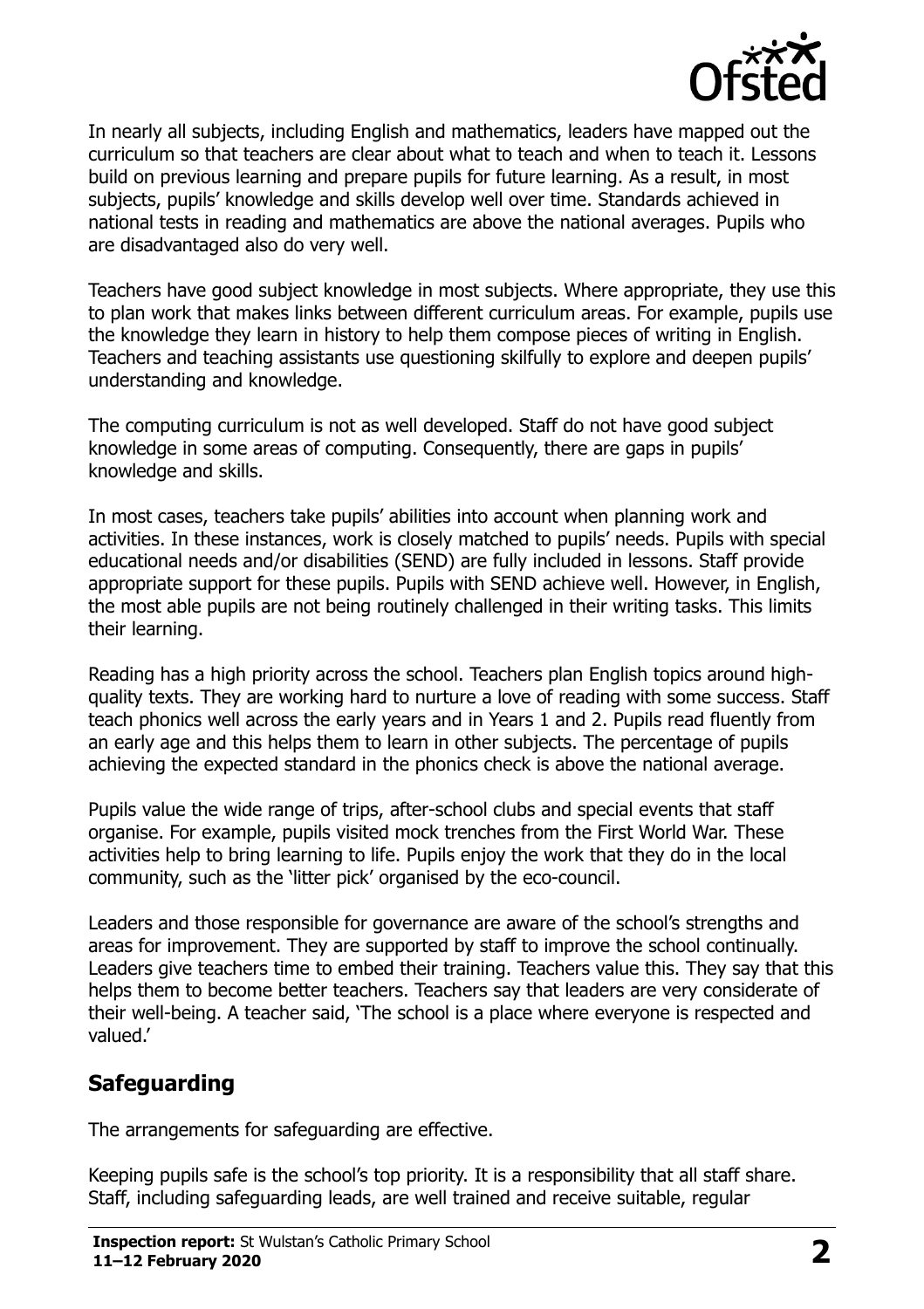

safeguarding updates. As a result, they know exactly what to do if they have concerns or are worried about a pupil. Pupils get extra help when they need it because leaders work alongside external agencies when required. Pupils understand how to keep themselves safe in a range of situations. In particular, they are very clear about how to stay safe when they are online.

# **What does the school need to do to improve?**

## **(Information for the school and appropriate authority)**

- $\blacksquare$  In computing, there is a curriculum plan. However, this plan is not being implemented consistently across the school. Teachers do not possess good subject knowledge in some areas of computing. Consequently, there are gaps in pupils' knowledge and understanding. For this reason, the transition arrangement has been applied. Leaders need to ensure that teachers are trained to improve their computing subject knowledge. Teachers can then deliver the curriculum plan effectively across the school.
- $\blacksquare$  In English, the writing tasks set by teachers do not routinely challenge the most able pupils. As a result, not all of these pupils are fulfilling their potential and achieving as well as they could. Teachers need to ensure that work set in writing activities is suitably challenging for the most able pupils.

#### **Background**

When we have judged a school to be good we will then normally go into the school about once every four years to confirm that the school remains good. This is called a section 8 inspection of a good school or non-exempt outstanding school. We do not give graded judgements on a section 8 inspection. However, if we find some evidence that the school could now be better than good or that standards may be declining, then the next inspection will be a section 5 inspection. Usually this is within one to two years of the date of the section 8 inspection. If we have serious concerns about safeguarding, behaviour or the quality of education, we will convert the section 8 inspection to a section 5 inspection immediately.

This is the first section 8 inspection since we judged the predecessor school, St Wulstan's Catholic Primary School to be good on 27–28 June 2013.

#### **How can I feed back my views?**

You can use [Ofsted Parent View](https://parentview.ofsted.gov.uk/) to give Ofsted your opinion on your child's school, or to find out what other parents and carers think. We use Ofsted Parent View information when deciding which schools to inspect, when to inspect them and as part of their inspection.

The Department for Education has further quidance on how to complain about a school.

If you are the school and you are not happy with the inspection or the report, you can [complain to Ofsted.](https://www.gov.uk/complain-ofsted-report)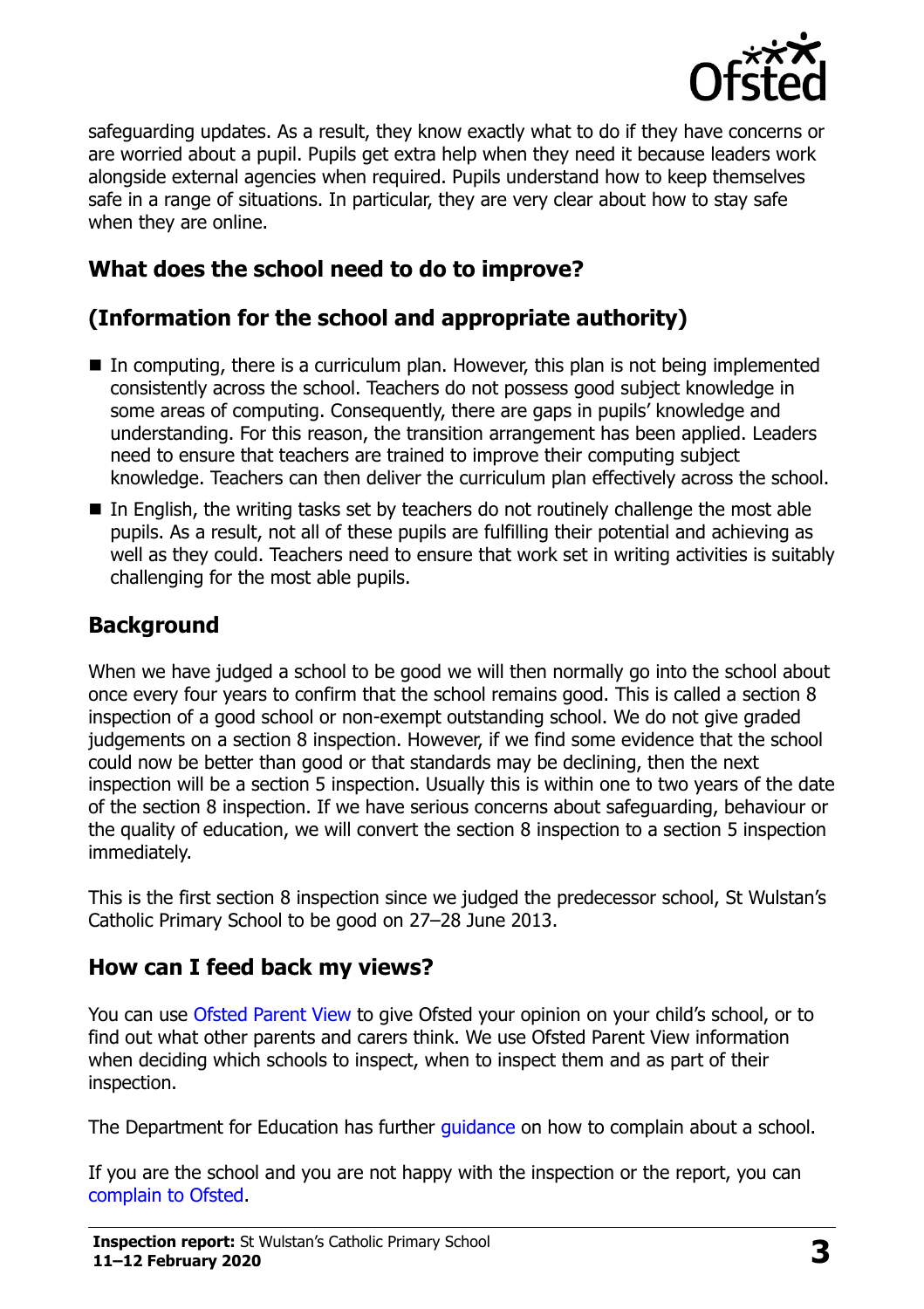

# **Further information**

You can search for [published performance information](http://www.compare-school-performance.service.gov.uk/) about the school.

In the report, '[disadvantaged pupils](http://www.gov.uk/guidance/pupil-premium-information-for-schools-and-alternative-provision-settings)' refers to those pupils who attract government pupil premium funding: pupils claiming free school meals at any point in the last six years and pupils in care or who left care through adoption or another formal route.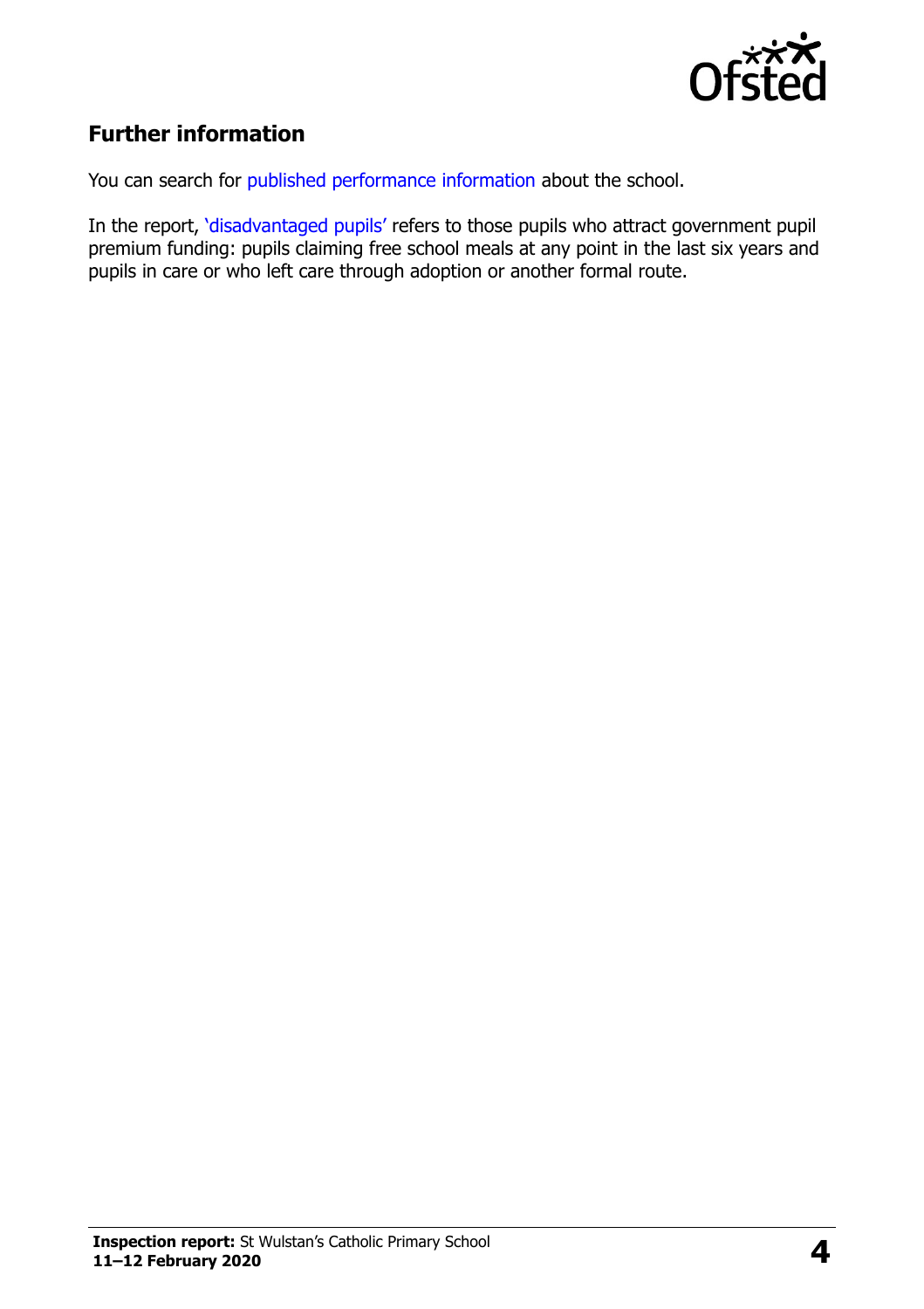

### **School details**

| Unique reference number             | 143352                        |
|-------------------------------------|-------------------------------|
| <b>Local authority</b>              | <b>Staffordshire</b>          |
| <b>Inspection number</b>            | 10122516                      |
| <b>Type of school</b>               | Primary                       |
| <b>School category</b>              | Academy converter             |
| Age range of pupils                 | 3 to 11                       |
| <b>Gender of pupils</b>             | Mixed                         |
| Number of pupils on the school roll | 411                           |
| <b>Appropriate authority</b>        | Board of trustees             |
| <b>Chair of trust</b>               | David O'Leary                 |
| <b>Headteacher</b>                  | Joanne Kirkham                |
| Website                             | www.st-wulstans.staffs.sch.uk |
| Date of previous inspection         | Not previously inspected      |

# **Information about this school**

- St Wulstan's Catholic Primary School became an academy on 1 April 2017. When its predecessor school, St Wulstan's Catholic Primary School, was last inspected by Ofsted, it was judged to be good overall.
- The school is part of the Christ the King Catholic Collegiate Multi-Academy Company.
- A section 48 inspection to evaluate the distinctiveness and effectiveness of St Wulstan's Catholic Primary School as a Catholic school took place in September 2018.
- The school has a breakfast club operating on the site. This provision is managed by the school.

# **Information about this inspection**

- $\blacksquare$  I held regular meetings with the headteacher and deputy headteacher. I met with four members of the local academy committee, including the chair. I met with four members of the multi-academy company, including the chair. I met with the chief executive officer separately.
- I held meetings with the special educational needs coordinator and the early years leader.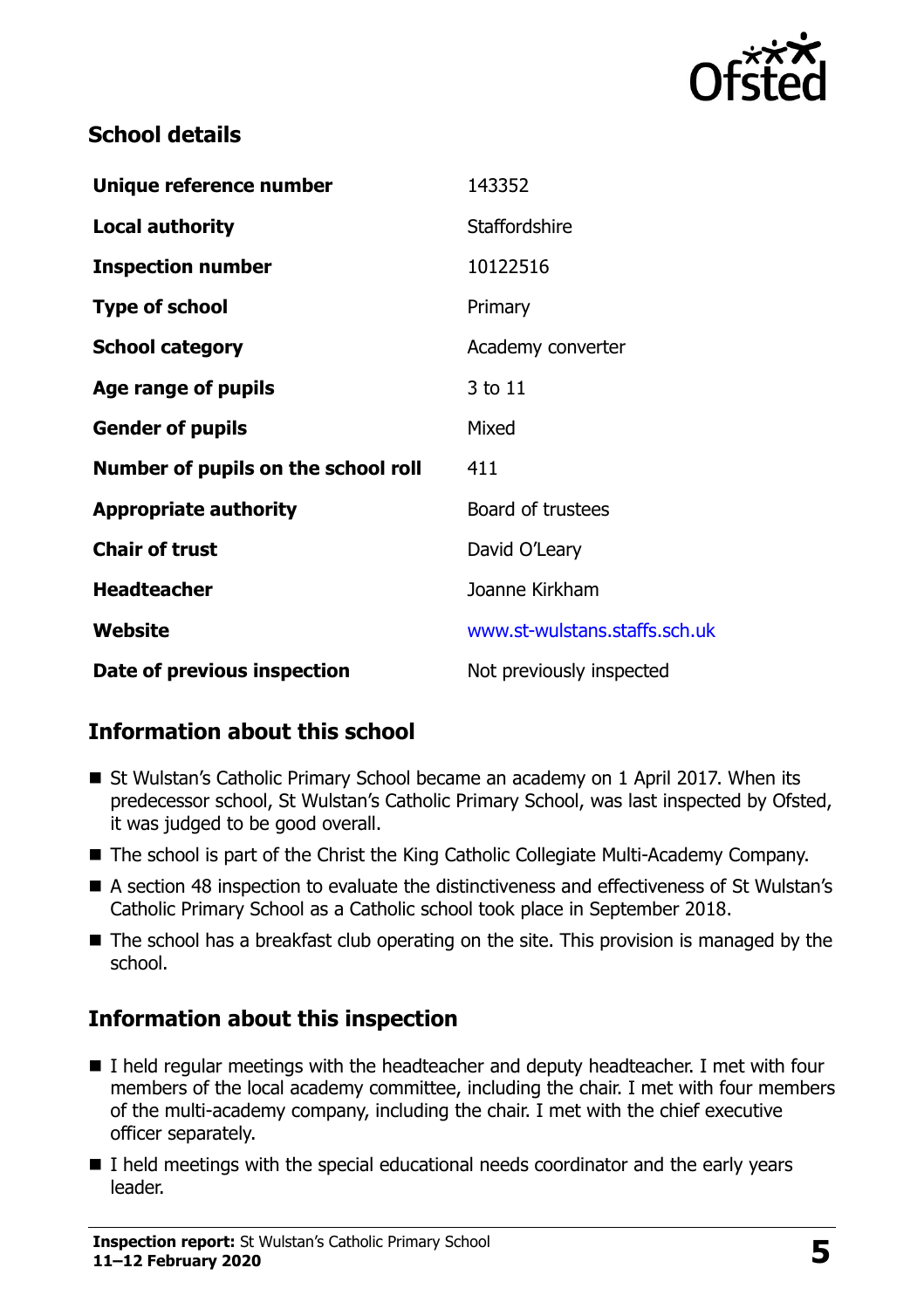

- As part of the inspection, I carried out deep dives in reading, English and computing.
- I met with groups of pupils, curriculum leaders and teachers to talk about the quality of education at the school.
- I visited classrooms. Many of these visits were with the curriculum leader for English.
- $\blacksquare$  I listened to several groups of pupils read.
- I spoke with pupils formally and informally about their learning and experiences at school. I looked at pupils' work in a range of different subjects to see how well the curriculum is applied.
- Documents relating to safeguarding were checked, including the checks that leaders make on staff's suitability to work with children prior to employment. I checked that the safeguarding policies and procedures are implemented effectively across the school.
- I talked to parents after school. I considered the 108 responses to Ofsted's online questionnaire, Ofsted Parent View, and the 108 free-text responses received during the inspection.
- I considered the 42 responses to Ofsted's staff survey.
- I considered a range of documents. I looked at the school's self-evaluation, improvement plans, school policies, curriculum documents, published information about pupils' performance, attendance information and minutes of meetings linked to governance.
- I looked at published information on the school's website.

#### **Inspection team**

Wayne Simner, lead inspector **Her Majesty's Inspector**